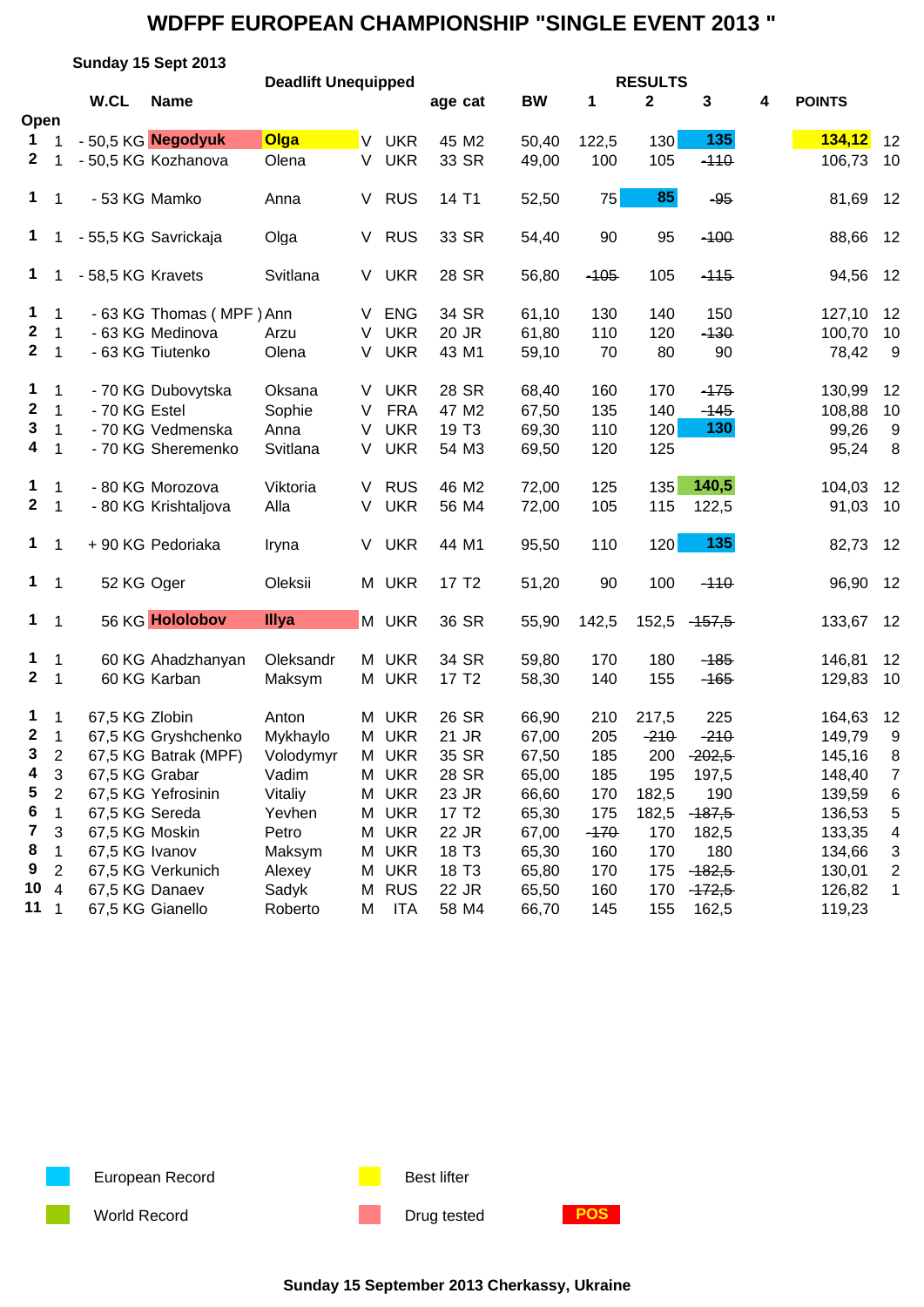|                         |                         |                 | Sunday 15 Sept 2013           |                            |   |            |                   |           |        |                |          |        |               |                |
|-------------------------|-------------------------|-----------------|-------------------------------|----------------------------|---|------------|-------------------|-----------|--------|----------------|----------|--------|---------------|----------------|
|                         |                         |                 |                               | <b>Deadlift Unequipped</b> |   |            |                   |           |        | <b>RESULTS</b> |          |        |               |                |
|                         |                         | W.CL            | <b>Name</b>                   |                            |   |            | age cat           | <b>BW</b> | 1      | $\mathbf 2$    | 3        | 4      | <b>POINTS</b> |                |
| Open                    |                         |                 |                               |                            |   |            |                   |           |        |                |          |        |               |                |
| 1                       | 1                       |                 | 75 KG Shevchenko              | <b>Sergei</b>              | M | <b>UKR</b> | 21 JR             | 74,20     | 240    | 245,5          | 247,5    | $-250$ | 165,85        | 12             |
| 2                       | 1                       | 75 KG Singh     |                               | <b>Diljeet</b>             | M | <b>ENG</b> | 28 SR             | 73,50     | 225    | 240            | 245      | 248    | 165,42        | 10             |
| 3                       | $\overline{c}$          | 75 KG Glava     |                               | Serghei                    | M | <b>MOL</b> | 20 JR             | 73,60     | 200    | 225            | 245      | $-250$ | 165,25        | 9              |
| 4                       | $\overline{c}$          |                 | 75 KG Kobets                  | Vitaliy                    | м | <b>UKR</b> | 25 SR             | 74,70     | 220    | 227,5          | $-237,5$ |        | 151,65        | 8              |
| 5                       | 3                       |                 | 75 KG Prodan                  | Yevhen                     | м | <b>UKR</b> | 38 SR             | 73,80     | 225    | $-235$         | $-240$   |        | 151,43        | $\overline{7}$ |
| 6                       | 3                       |                 | 75 KG Denysenko               | Viktor                     | м | <b>UKR</b> | 20 JR             | 73,50     | 200    | 215            | 220      |        | 148,54        | 6              |
| $\overline{\mathbf{7}}$ | $\mathbf{1}$            |                 | 75 KG Tuvarchi                | Maksym                     | М | <b>UKR</b> | 18 T <sub>3</sub> | 75,00     | 200    | 215            | 217,5    |        | 144,53        | 5              |
| 8                       | $\overline{c}$          |                 | 75 KG Chugui                  | Dmytro                     | м | <b>UKR</b> | 18 T <sub>3</sub> | 74,30     | 205    | $-215$         | $-215$   |        | 137,23        | 4              |
| 9                       | 3                       |                 | 75 KG Gaidai                  | Igor                       | м | <b>UKR</b> | 18 T <sub>3</sub> | 71,10     | 190    | 200            | $-217,5$ |        | 138,78        | 3              |
| 10                      | $\mathbf{1}$            |                 | 75 KG Brancato                | Riccardo                   | м | SWI        | 53 M3             | 73,00     | 180    | 190            | 0        |        | 128,99        | $\overline{c}$ |
| 11                      | 1                       |                 | 75 KG Demonenko               | Roman                      | M | <b>UKR</b> | 17 T <sub>2</sub> | 68,80     | 180    | $-190$         | $-190$   |        | 128,47        | 1              |
| 12                      | 1                       |                 | 75 KG Dubrov                  | Anatoliy                   | M | <b>RUS</b> | 72 M7             | 71,00     | 170    | 175            | 177,5    |        | 123,31        |                |
| 13                      | 4                       |                 | 75 KG Markin                  | Andrey                     | M | <b>RUS</b> | 20 JR             | 73,60     | 155    | 165            | 175      |        | 118,04        |                |
| 14                      | 4                       |                 | 75 KG Belykh (MPF)            | Dmytro                     | M | <b>UKR</b> | 39 SR             | 72,40     | $-170$ | 170            | $-180$   |        | 116,20        |                |
| 15                      | $\overline{2}$          |                 | 75 KG Muzyka                  | Vladislav                  | м | <b>UKR</b> | 17 T <sub>2</sub> | 74,60     | 170    | $-180$         | $-182,5$ |        | 113,44        |                |
| 16                      | $\mathbf{1}$            |                 | 75 KG Myshko                  | Arii                       | M | <b>UKR</b> | 68 M6             | 74,60     | 130    | 140            | 145      |        | 96,76         |                |
| <b>DUT</b>              |                         |                 | 75 KG Aliyev Gidayat ZOgly    |                            | M | <b>UKR</b> | 31 SR             | 73,20     | $-215$ | $-215$         | $-215$   |        | 0,00          |                |
|                         |                         |                 |                               |                            |   |            |                   |           |        |                |          |        |               |                |
| 1                       | 1                       |                 | 82,5 KG Narkhov               | <b>Oleksandr</b>           | M | <b>UKR</b> | 28 SR             | 82,00     | 250    | 260            |          |        | 161,69        | 12             |
| 2                       | $\mathbf 1$             |                 | 82,5 KG Pan'kevych            | <b>Viktor</b>              | M | <b>UKR</b> | 54 M3             | 79,40     | 215    | 225            | 235      |        | 149,55        | 10             |
| 3                       | $\overline{2}$          |                 | 82,5 KG Rudenko               | Volodymyr                  | М | <b>UKR</b> | 27 SR             | 80,00     | 230    | $-240$         |          |        | 145,57        | 9              |
| 4                       | $\mathbf 1$             |                 | 82,5 KG Bogachonok            | Dmitry                     | м | <b>UKR</b> | 42 M1             | 82,40     | 212,5  | 222,5          | $-232,5$ |        | 137,91        | 8              |
| 5                       | 3                       |                 | 82,5 KG Shpilovyi (MPF) Vadym |                            | м | <b>UKR</b> | 38 SR             | 81,80     | 195    | 205            | $-210$   |        | 127,72        | $\overline{7}$ |
| 6                       | $\mathbf 1$             |                 | 82,5 KG Budistean (MPF Petru  |                            | м | <b>MOL</b> | 20 JR             | 79,70     | 180    | 190            | 200      |        | 126,94        | 6              |
| 7                       | $\mathbf{1}$            | 82,5 KG Starkov |                               | Yurii                      | M | <b>UKR</b> | 66 M6             | 80,30     | 170    | 180            | 190      |        | 119,93        | 5              |
| 8                       | 1                       |                 | 82,5 KG Shpilovyi             | Vladyslav                  |   | M UKR      | 14 T1             | 80,00     | 165    | 175            | 180      |        | 113,92        | 4              |
| 9                       | $\overline{2}$          |                 | 82,5 KG Babarykin             | <b>Vladyslav</b>           |   | M UKR      | 20 JR             | 80,70     | 180    | $-192,5$       | $-192,5$ |        | 113,22        | 3              |
| 10                      | $\overline{2}$          |                 | 82,5 KG Mironov               | Vladilen                   | М | <b>UKR</b> | 43 M1             | 81,00     | 160    | 180            | $-205$   |        | 112,91        | $\overline{c}$ |
| 11                      | $\mathbf{1}$            |                 | 82,5 KG Kyslytskyi            | Vladyslav                  | M | <b>UKR</b> | 16 T <sub>2</sub> | 78,60     | 150    | 165            | 175      |        | 112,21        | 1              |
| 12                      | 1                       |                 | 82,5 KG Vasylenko             | Volodymyr                  | M | <b>UKR</b> | 69 M6             | 77,30     | 135    | 145            | 155      |        | 100,63        |                |
| 13                      | $\overline{2}$          |                 | 82,5 KG Timofeev(MPF)         | lgor                       | м | <b>UKR</b> | 42 M1             | 78,70     | 210    |                |          |        | 0,00          |                |
|                         |                         |                 |                               |                            |   |            |                   |           |        |                |          |        |               |                |
| 1.                      | $\overline{\mathbf{1}}$ |                 | 90 KG Feofanov                | Yevgen                     |   | M UKR      | 30 SR             | 87,90     | 260    | 270            | $-277,5$ |        | 160,35        | 12             |
| 2                       | $\overline{2}$          |                 | 90 KG Andriyevskyy            | Leonid                     | M | <b>UKR</b> | 24 SR             | 88,80     | 240    | 250            | 262,5    |        | 154,90        | 10             |
| 3                       | 3                       |                 | 90 KG Polonskyy               | Rostyslav                  | М | <b>UKR</b> | 34 SR             | 84,40     | 245    | 255            | $-260$   |        | 155,50        | 9              |
| 4                       | 1                       |                 | 90 KG Tolkachov               | Oleksandr                  | М | <b>UKR</b> | 42 M1             | 90,00     | 210    | 235            |          |        | 137,55        | 8              |
| 5                       | 1                       |                 | 90 KG Shchetinin              | Mykhailo                   | м | <b>UKR</b> | 23 JR             | 87,40     | 200    | 215            | 222,5    |        | 132,61        | 7              |
| 6                       | $\overline{2}$          |                 | 90 KG Omelchuk                | Vadym                      | м | <b>UKR</b> | 23 JR             | 86,80     | 210    | 215            | 220      |        | 131,69        | 6              |
| 7                       | $\mathbf{1}$            |                 | 90 KG Yermakov                | Mykola                     | M | <b>UKR</b> | 59 M4             | 88,10     | 210    | 220            |          |        | 130,46        | 5              |
| 8                       | 4                       |                 | 90 KG Negoda                  | Dmytro                     |   | M UKR      | 28 SR             | 89,40     | 220    | $-230$         | $-230$   |        | 129,29        | 4              |
| 9                       | 5                       | 90 KG Puga      |                               | Oleksandr (NM              |   | <b>UKR</b> | 28 SR             | 88,50     | 190    | 210            | $-215$   |        | 124,19        | 3              |
| 10                      | 1                       |                 | 90 KG Robertus                | Aleksander                 |   | M RUS      | 17 T <sub>2</sub> | 88,30     | 172,5  | 185            | 190      |        | 112,52        | 2              |
| 11                      | 1                       |                 | 90 KG Nagachevskiy            | Oleg                       |   | M UKR      | 53 M3             | 88,80     | 170    | 180            | 190      |        | 112,12        | 1              |
| 12                      | 1                       |                 | 90 KG Lazaridi                | Georgiy                    |   | M RUS      | 80 M9             | 85,40     | 150    | 170            | 180      |        | 108,90        |                |
| 13 <sub>1</sub>         | 1                       |                 | 90 KG Tverdovskiy             | Evgeniy                    |   | M RUS      | 63 M <sub>5</sub> | 90,00     | 160    | 170            |          |        | 99,50         |                |

European Record **Best lifter** Best lifter

World Record **Drug tested POS** 

**Sunday 15 September 2013 Cherkassy, Ukraine**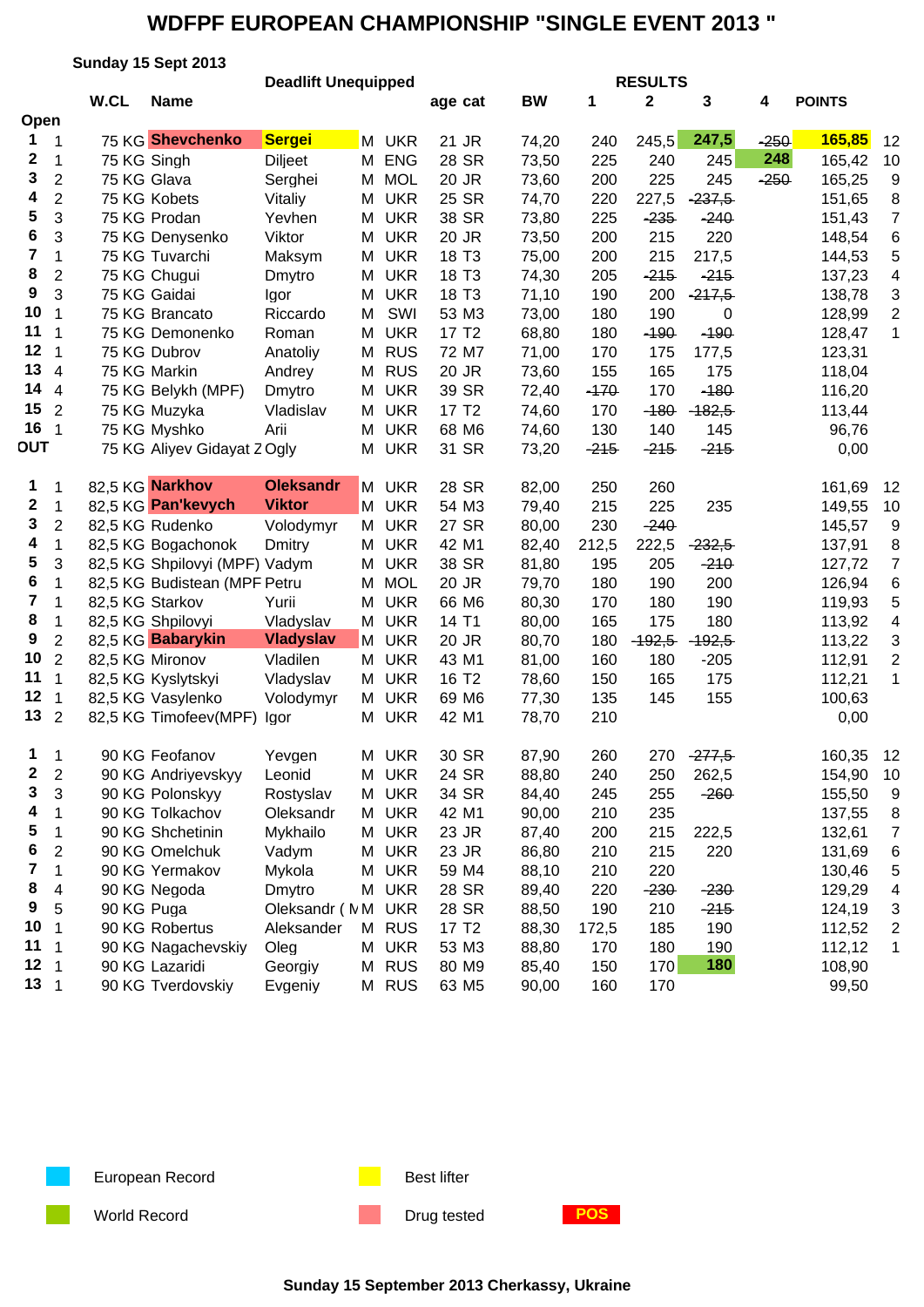|                |                | Sunday 15 Sept 2013   |                 |                            |                   |           |     |              |            |     |               |                |  |  |
|----------------|----------------|-----------------------|-----------------|----------------------------|-------------------|-----------|-----|--------------|------------|-----|---------------|----------------|--|--|
|                |                |                       |                 | <b>Deadlift Unequipped</b> | <b>RESULTS</b>    |           |     |              |            |     |               |                |  |  |
|                |                | W.CL<br><b>Name</b>   |                 |                            | age cat           | <b>BW</b> | 1   | $\mathbf{2}$ | 3          | 4   | <b>POINTS</b> |                |  |  |
| Open           |                |                       |                 |                            |                   |           |     |              |            |     |               |                |  |  |
| 1              | 1              | 100 KG Lutsenko       | Oleksandr       | M UKR                      | 38 SR             | 98,60     | 230 | 250          | 267,5      |     | 149,13        | $12 \,$        |  |  |
| $\mathbf 2$    | $\overline{2}$ | 100 KG Samoilov       | Dmytro          | <b>UKR</b><br>М            | 24 SR             | 95,80     | 230 | 245          | 265        |     | 149,83        | 10             |  |  |
| $\mathbf{3}$   | $\mathbf{1}$   | 100 KG Gogu           | Victor          | <b>MOL</b><br>М            | 23 JR             | 96,70     | 225 | 235          | 245        |     | 137,86        | 9              |  |  |
| 4              | 1              | 100 KG Gavriluta      | Eugen           | <b>MOL</b><br>М            | 17 T <sub>2</sub> | 92,10     | 210 | 225,5        | 227,5      |     | 129,94        | 8              |  |  |
| 5              | 1              | 100 KG Fletcher (MPF) | Dean            | <b>ENG</b><br>М            | 44 M1             | 96,60     | 195 | 205          | 215        | 225 | 121,05        | $\overline{7}$ |  |  |
| 6              | 1              | 100 KG Kot            | Leonid          | <b>UKR</b><br>Μ            | 63 M <sub>5</sub> | 97,20     | 180 | 192,5        | 200        |     | 108,05        | 6              |  |  |
| $\overline{7}$ | 1              | 100 KG Vasin          | Vladimir        | <b>RUS</b><br>М            | 54 M3             | 93,70     | 180 | 187,5        |            |     | 107,25        | 5              |  |  |
| 8              | $\overline{2}$ | 100 KG Kalinin        | Vladimir        | M RUS                      | 53 M3             | 95,80     | 170 | 185          |            |     | 104,60        | 4              |  |  |
| 9              | 1              | 100 KG Ulyanych       | Vasyl           | M<br><b>UKR</b>            | 65 M6             | 99,40     | 130 | 140          | 150        |     | 83,33         | 3              |  |  |
|                |                |                       |                 |                            |                   |           |     |              |            |     |               |                |  |  |
| 1              | $\mathbf 1$    | 110 KG Kuznetsov      | <b>Viktor</b>   | <b>UKR</b><br>M            | 24 SR             | 102,70    | 290 | 300          | 302,5      |     | 165,80        | 12             |  |  |
| $\mathbf 2$    | $\overline{2}$ | 110 KG Anisimov       | <b>Mykhaylo</b> | <b>UKR</b><br>M            | 28 SR             | 105,00    | 280 | 295          | 302,5      |     | 164,47        | 10             |  |  |
| 3              | 1              | 110 KG Lunov (MPF)    | Yurii           | M UKR                      | 41 M1             | 107,40    | 260 | 270          | 278        |     | 145,77        | 9              |  |  |
| 4              | 3              | 110 KG laroslavkyi    | laroslav        | <b>UKR</b><br>М            | 35 SR             | 109,00    | 250 | 260          | 267,5      |     | 143,83        | 8              |  |  |
| 5              | 1              | 110 KG Dovbenchuk     | <b>Ivan</b>     | <b>UKR</b><br>М            | 23 JR             | 104,00    | 240 | 250          | <b>250</b> |     | 130,92        | $\overline{7}$ |  |  |
| 6              | 1              | 110 KG Kirdohlo       | Oleh            | <b>UKR</b><br>М            | 53 M3             | 107,80    | 220 | 230          | 237,5      |     | 128,08        | 6              |  |  |
| $\overline{7}$ | $\overline{2}$ | 110 KG Danilov        | Valentin        | <b>MOL</b><br>М            | 23 JR             | 107,40    | 220 | 235          | 0          |     | 126,88        | 5              |  |  |
|                |                |                       |                 |                            |                   |           |     |              |            |     |               |                |  |  |
| 1              | $\mathbf 1$    | 125 KG Smolnikov      | Andreii         | <b>UKR</b><br>М            | 35 SR             | 117,00    | 255 | 265          | 275        |     | 145,64        | 12             |  |  |
| $\mathbf{2}$   | 1              | 125 KG Golovan        | Mykola          | <b>UKR</b><br>М            | 52 M3             | 121,00    | 260 | 270          | 270        |     | 142,02        | 10             |  |  |
| 3              | 1              | 125 KG Cuddihy        | <b>Thomas</b>   | <b>IRE</b><br>M            | 43 M1             | 118,60    | 220 | 240          | 245        |     | 129,43        | 9              |  |  |
| 4              | $\overline{2}$ | 125 KG Kamsarian      | Armen           | <b>UKR</b><br>м            | 40 M1             | 115,70    | 210 | 230          | 242,5      |     | 128,72        | 8              |  |  |
| 5              | $\overline{2}$ | 125 KG Galita         | Sergei          | <b>UKR</b><br>Μ            | 34 SR             | 112,40    | 200 | 210          | 215        |     | 114,77        | $\overline{7}$ |  |  |
|                |                |                       |                 |                            |                   |           |     |              |            |     |               |                |  |  |
| $\mathbf 1$    | $\mathbf 1$    | 145 KG Vorontsov      | Andrey          | M UKR                      | 32 SR             | 133,00    | 240 | 240          | 250        |     | 122,71        | 12             |  |  |